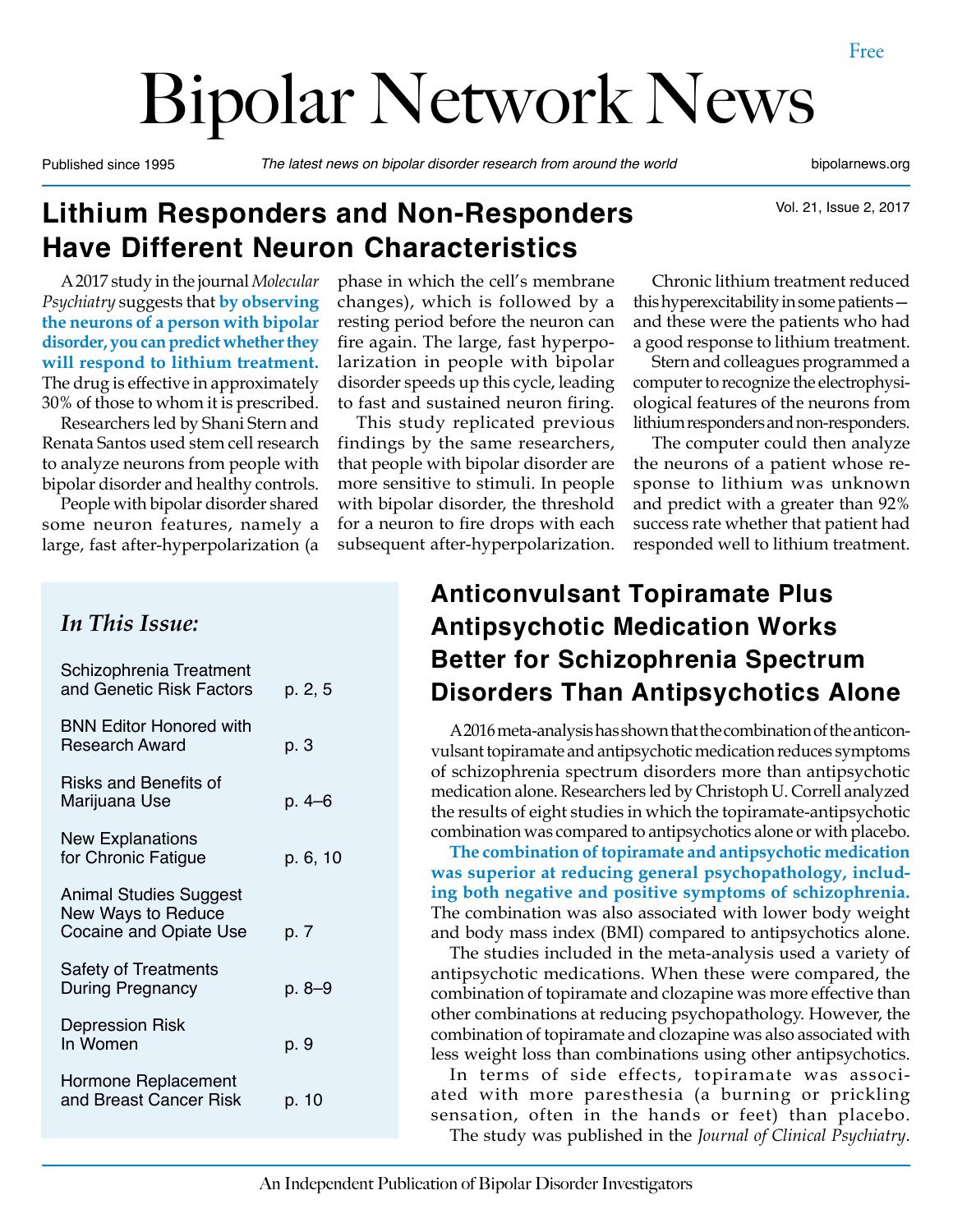# **FDA Approves Valbenazine as Treatment for Tardive Dyskinesia**

A new drug valbenazine (trade name Ingrezza) has been approved by the US Food and Drug Administration for the treatment of tardive dyskinesia. Tardive dyskinesia, a side effect of long-term use of antipsychotic medication, consists of involuntary movements of the tongue, face, torso, arms, and legs. It can interfere with walking, talking, and breathing.

The approval followed 20 clinical trials of valbenazine that included a total of more than 1000 participants who had symptoms of tardive dyskinesia in addition to schizophrenia, schizoaffective disorder, or bipolar disorder.

In a 2017 article in the *American Journal of Psychiatry*, researcher Robert A. Hauser and colleagues reported that **patients who received 80 mg/day of valbenazine had a significant reduction in tardive dyskinesia symptoms after six weeks compared to those who received placebo.** Participants who received 40 mg/ day of valbenazine also had reductions in symptoms, although not as dramatic as with the higher dose.

Serious side effects of valbenazine include sleepiness and lengthening of the QT interval, which can increase heart arrhythmias. The FDA notes that people who already have abnormal heartbeats due to a long QT interval should not take valbenazine. In addition, people taking the drug should avoid driving or operating heavy machinery until they know how valbenazine affects them.

#### Bipolar Network News bipolarnews.org

**Editor-in-Chief**: Robert M. Post, MD **Managing Editor**: Moira McCauley

The *BNN* is published 4–6 times a year by investigators working with patients with bipolar disorder to better understand the long-term course of illness. The newsletter is available free of charge to all who request it.

Although the editors of the *BNN* have made every effort to report accurate information, much of the work detailed here is in abstract or pre-publication form, and therefore cannot be taken as verified data. The *BNN* can thus assume no liability for errors of fact or omission, or lack of balance. Patients should consult with their physicians, and physicians with the published literature, before making any treatment decisions based on information given in this issue or in any issue of the *BNN*.

Dr. Post has consulted on behalf of drug companies including Abbott, Astra Zeneca, Bristol-Myers Squibb, Glaxo-SmithKline, Jansen, and Pfizer.

The opinions expressed in the BNN are solely those of Dr. Post, and do not represent the views of any scientific entity or foundation.

Send any comments or suggestions to: mccauleybcn@gmail.com

#### **BNN** 5415 W. Cedar Lane Suite 201B Bethesda, MD 20814

To subscribe or unsubscribe, see our website or email us at:

#### **info@bipolarnews.org**.

Note that we do not accept requests to subscribe friends or family members. Please have them contact us directly.

## **Levels of Amino Acid Proline Interact with COMT Genotype to Affect Negative Symptoms**

In a 2016 article, researcher Catherine L. Clelland and colleagues reported that a patient's levels of the amino acid proline interact with their genetic profile to influence the seriousness of their negative symptoms. Negative symptoms of schizophrenia and bipolar disorder include flat affect and lack of volition and can be some of the hardest symptoms to treat.

High levels of proline in the central nervous system have been linked to schizophrenia. Proline is a precursor to the neurotransmitter glutamate, and high proline levels have been found to alter glutamate and dopamine signaling in mice. This is one of the factors affecting negative symptoms.

The other factor affecting negative symptoms is the COMT gene. The enzyme catechol-o-methlyl transferase (COMT) metabolizes dopamine in the prefrontal cortex. There are several common versions of the gene for COMT. The most efficient is known

as val-158-val, identifying that the gene has two valine amino acids at position 158. People with high proline levels and the val-158-val version of the COMT gene had fewer negative symptoms than people with high proline levels and another version of the gene, val-158-met (indicating one valine and one methionine amino acid at position 158).

Clelland and colleagues hypothesized that **high proline levels may actually counteract the dopamine shortages common in the prefrontal cortex in people with the val-158-val genotype of COMT, which is more efficient at breaking down dopamine in this region.**

The mood stabilizer valproate increases proline levels. In the study, which was published in *Translational Psychiatry*, people with schizophrenia and the val-val genotype had fewer negative symptoms when treated with valproate than those with the val-met genotype who received the same treatment.

# Visit us online: **bipolarnews.org**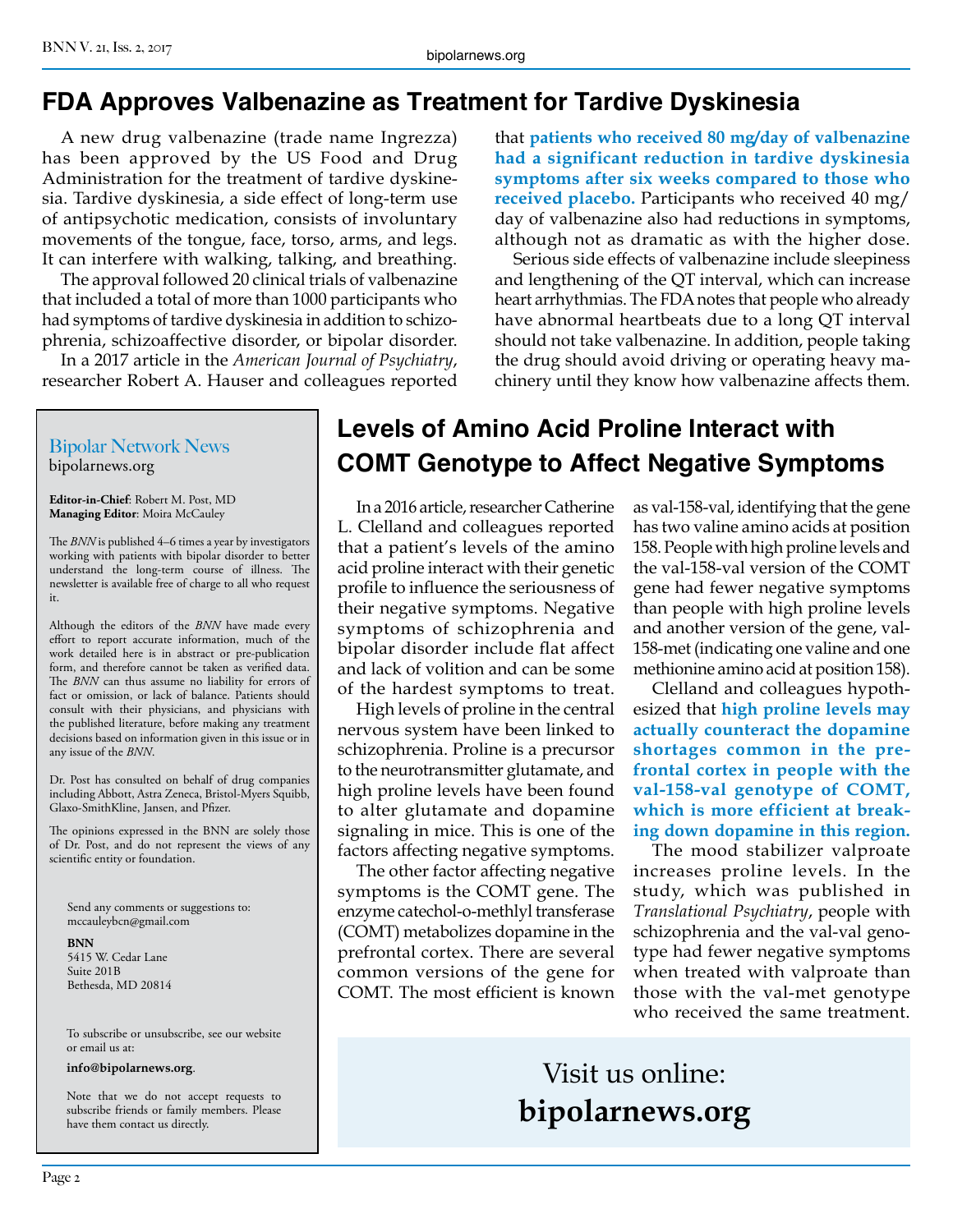## **BNN Editor Robert M. Post Wins Mogens Schou Award for Research from the International Society for Bipolar Disorder**

On May 4, 2017, at the annual conference of the International Society for Bipolar Disorders (ISBD) in Arlington, Virginia, Dr. Robert M. Post, Editorin-Chief of *Bipolar Network News*, was presented the Mogens Schou Award for Research. It is one of the most prestigious honors in the field of research on bipolar disorder.

Mogens Schou was a Danish psychiatrist and researcher whose research in the 1950s led to lithium's use in the treatment of bipolar disorder.

Upon the announcement of the award by Dr. Marion Leboyer, who received the Schou research award in 2011, Dr. Post received a standing ovation. The following comments are adapted from Dr. Post's acceptance speech.

"It is the highest honor I could imagine to receive an award from the ISBD in the name of Mogens Schou. Not only did Schou pioneer the development of lithium for the recurrent mood disorders, but he beat back the British naysayers and critics (Michael Shepherd and Harry Blackwood) by conducting the definitive long-term

controlled studies of lithium, and then continued to promote its benefits.

In Schou's obituary, fellow researcher Dr. Paul Grof wrote,"What was most striking and profound about him was his love and compassion for people." Schou himself said upon receiving an award, "For me every single patient whose life was changed radically by lithium outweighs honors and awards."

Thus, it is only appropriate that I relay some of the new data on the broad clinical effects of lithium, especially since lithium today is used way too infrequently, particularly in the United States. This list is a bit too condensed, but **LITHIUM: increases neuroprotective factors and neurogenesis** (adults like me in the room are happy to know that we are still making new neurons). **Lithium increases the volume of the hippocampus and cortex, and blocks cell death.**

**Lithium prevents mania, depression, and even recurrent unipolar depression, and reduces suicides 10-fold.** 

**Lithium lengthens telomeres**  [bits on the ends of DNA that protect it during cell replication] back to normal, enhances health and longevity, **decreases the incidence of some neurological diseases (including dementia), and half a pill a day for one year prevents the progression of mild cognitive impairment.**

Remarkably, higher trace amounts of lithium in drinking water prevent suicide in the general population. This has now been shown in more than a half dozen studies that compare naturally occurring levels of lithium in the water in different geographic areas.

No other drug comes close to having this range of benefits. So I can only reiterate a message Schou was determined to spread in his final years: "We need to use lithium more often."

If Schou had seen the excess of childhood-onset bipolar disorder in the United States, he would surely have lobbied for better treatment of these young people and more treatment research.

I thank the ISBD for this great honor and the opportunity to try to foster Schou's ideals."

#### **It's now faster and easier to join the Child Network!**

The consent form for the Child Network has been simplified. If you previously tried to sign up and gave up in frustration, **please try again**. The new consent form is much easier to complete.

The Child Network is a study designed to evaluate how children with mood disorders are being treated for their illness. Parents who enroll in the study complete an online checklist of their child's symptoms once a week using a secure web-based system. Parents of children aged 2–12 who have mood or behavioral problems should consider joining. See page 11 for more information.

As a benefit, parents can print out a chart of their child's symptoms and responses to treatment to show the children's physician. This should facilitate early recognition and treatment of a range of common psychiatric disorders that begin in childhood.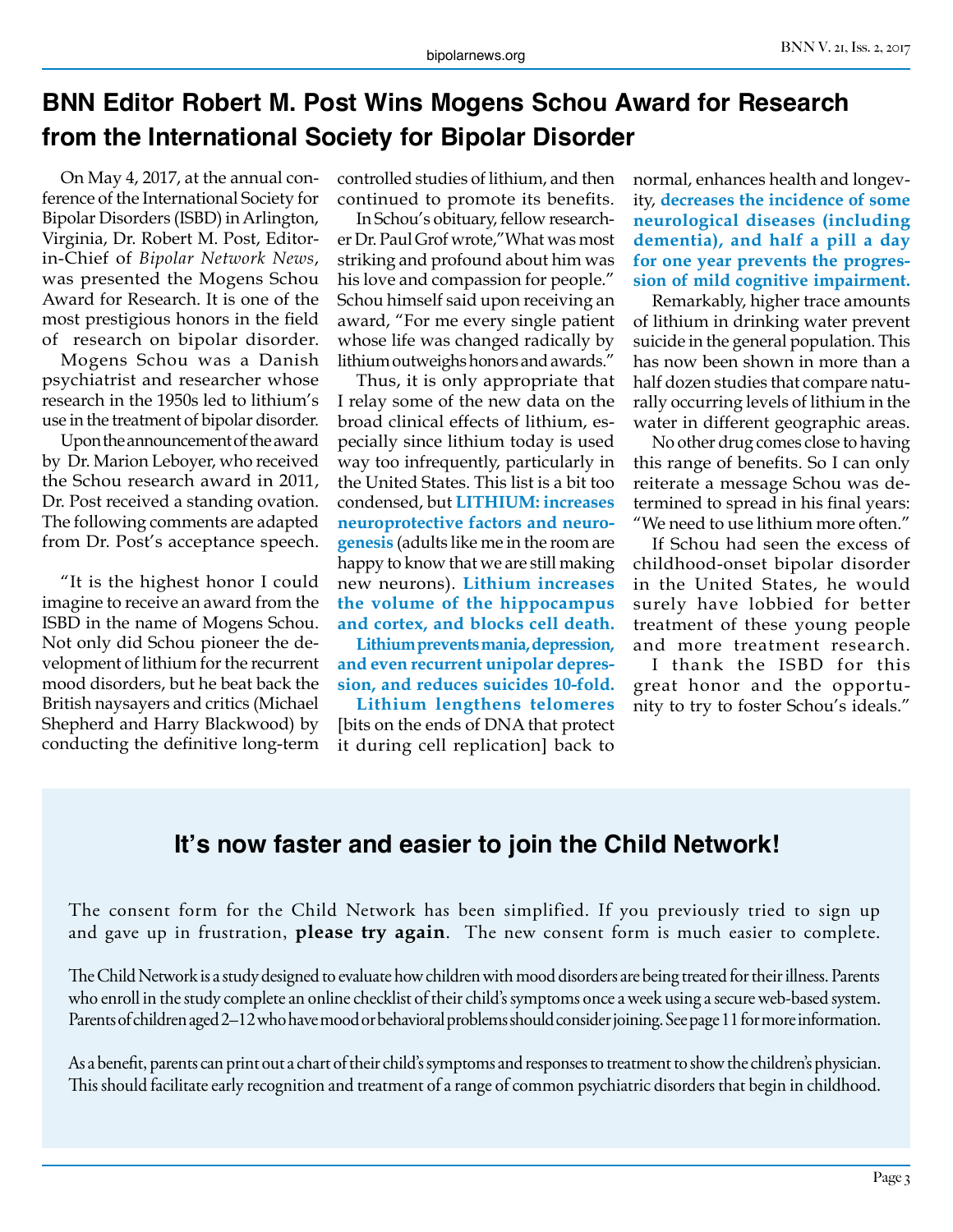# **National Academy of Sciences, Engineering and Medicine Issues Report on the Health Effects of Cannabis**

In early 2017, the National Academy of Sciences, Engineering, and Medicine issued its first comprehensive report on cannabis since 1999. Shifting public opinion over the past few decades has led to 28 states and the District of Columbia legalizing medical uses of marijuana, and eight states and DC legalizing recreational marijuana use. *The Health Effects of Cannabis and Cannabinoids: Current State of Evidence and Recommendations for Research* is intended to address the lack of accepted standards to guide individuals in deciding whether and how to use cannabis safely. In addition to summarizing recent health-related findings on cannabis, the report also offers recommendations to guide future research.

The report shares findings about possible therapeutic benefits to cannabis use as well as health impacts relating to areas such as cancer, respiratory disease, immunity, pre- and post-natal health.

There were several notable findings with regard to mental health. The committee that issued the report found substantial evidence of a statistical association between cannabis use and the development of schizophrenia or

other psychoses, with the highest risk among the most frequent users.

**The committee also found moderate evidence of a link between cannabis use and increased symptoms of mania and hypomania in people with bipolar disorder who use cannabis regularly.**  The report also describes moderate evidence of an association between heavy cannabis use and increased suicidal ideation and suicide attempts.

There was also moderate evidence that regular cannabis use is linked to social anxiety disorder.

The report described factors that may lead to problem cannabis use. The committee found substantial evidence that being male, smoking cigarettes, and beginning cannabis use at an earlier age are risk factors for developing problem cannabis use.

There was moderate evidence of a link between cannabis use and the development of a substance dependence or substance abuse disorder for substances including alcohol, tobacco, and other illicit drugs.

In the realm of psychosocial functioning, the committee found moderate evidence that acute cannabis use is associated with impairment in the cognitive domains of learning, memory, and attention.

The strongest findings with regard to beneficial effects of marijuana were that **cannabis can treat chronic pain in adults, and that oral cannabinoids can reduce chemotherapy-induced nausea and vomiting and improve multiple sclerosis spasticity symptoms.** There was also moderate evidence that cannabinoids (particularly an extract called nabiximols) can improve short-term sleep outcomes in people with a variety of ailments. Some of the beneficial effects of marijuana have been linked to the cannabidiol compound, as opposed to the THC in marijuana, which causes the psychoactive effects of the drug.

*Editor's Note: The link between cannabis use and psychosis risk is strong, and reason enough to avoid marijuana use. See page right to learn more about how a common variant of the COMT gene that influences dopamine metabolism increases this risk in young users. The more efficient val-val allele of COMT increases risk of psychosis by depleting dopamine in the prefrontal cortex.*

## **Continuing Marijuana After First Psychosis Increases Risk of Relapse**

A 2016 article in the journal *JAMA Psychiatry* reports that continuing to use cannabis after a first episode of psychosis increases risk of relapse. The study by Sagnik Bhattacharyya and colleagues employed longitudinal modeling to determine the role of cannabis use in psychotic relapse. The researchers followed 90 women and 130 men for two years after a first episode of psychosis, and found that **the more marijuana they used, the more likely they were to have a relapse of psychosis.**

Relapse rates were highest (59.1%) for participants who used pot continuously following their first episode of psychosis. Relapse rates were lower (36.0%) for those who used cannabis intermittently thereafter, and lowest (28.5%) among those who discontinued cannabis use after their first episode of psychosis.

A statistical test known as a cross-lagged analysis was used to establish that cannabis use affected later relapse, rather than relapse of psychosis leading to further cannabis use.

Another statistical strategy using fixed-effect models revealed that risk of psychotic relapse was 13% higher during times of cannabis use than during periods of no cannabis use.

These findings offer some hope that the likelihood of psychosis relapse can be reduced, since ongoing cannabis use is a risk factor that can be modified, unlike family history or genetics. Bhattacharyya and colleagues called for research into interventions that can help discourage cannabis use in people who have had a first episode of psychosis.

*Editor's Note: N-acetylcysteine, a nutritional supplement sold in health food stores, can reduce cannabis use compared to placebo in teen users.*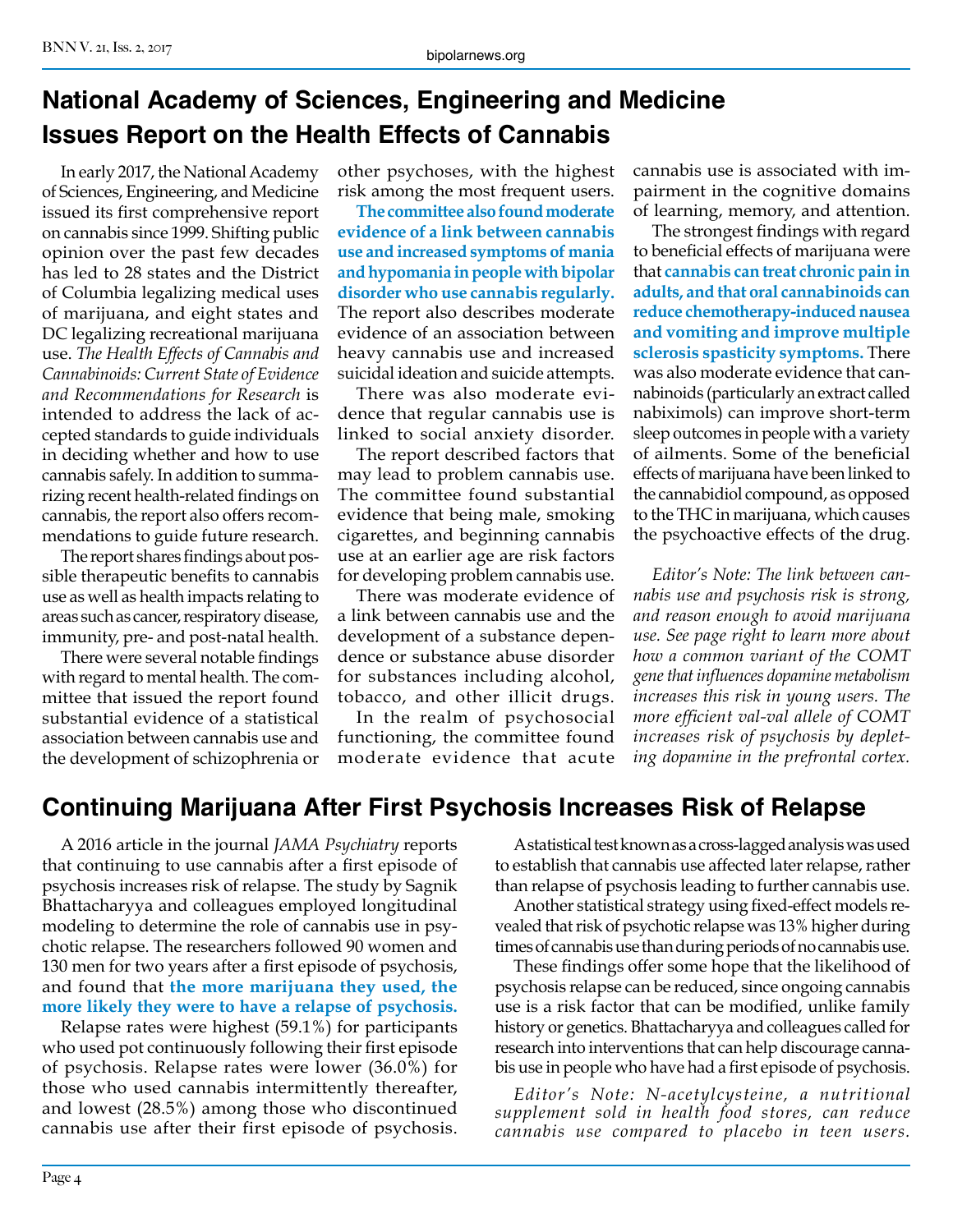#### **Early Cannabis Use and BDNF Gene Variant Increase Psychosis Risk**

Normal variations in genes can affect risk of mental illness. One gene that has been implicated in psychosis risk is known as BDNF. It controls production of brain-derived neurotrophic factor, a protein that protects neurons and is important for learning and memory. Another important gene is COMT, which controls production of the enzyme catechol-O-methyltransferase, which breaks down neurotransmitters such as dopamine in the brain.

Several forms of these genes appear in the population. These normal variations in genes are known as polymorphisms. Certain polymorphisms have been linked to disease risk. A study by Anna Mané and colleagues published in the *Journal of Psychiatric Research* in 2017 explored links between COMT and BDNF

polymorphisms, cannabis use, and age at first episode of psychosis.

Mané and colleagues found that among 260 Caucasians being treated for a first episode of psychosis, **the presence of a BDNF polymorphism known as val-66-met and a history of early cannabis use were associated with younger age at psychosis onset.**

The val-66-met version of BDNF occurs in 25-35% of the population. It functions less efficiently than a version called val-66-val.

The researchers also found that males were more likely to have used cannabis at a young age.

*Editor's Note: In the general population, marijuana use doubles the risk of developing psychosis. Previous data had indicated that the risk was higher*  *for those with a COMT polymorphism known as val-158-val that leads to more efficient metabolism of dopamine in the prefrontal cortex. The resulting deficits in dopamine increase vulnerability to psychosis compared to people with the val-158-met version of the COMT gene.*

*The new study by Mané and colleagues suggests that a common form of BDNF may be associated with an earlier onset of psychosis. Bottom line: Pot is dangerous for young users and can induce psychosis, particularly in people at genetic risk. Pot may be legal in many places, but heavy use in young people remains risky for mental health and cognitive functioning.*

*The company Genomind offers genetic testing for BDNF and COMT variants as part of a routine panel.*

#### **Cannabis Use May Cause Schizophrenia**

Cannabis use has been linked to schizophrenia risk, and new genetic research suggests a causal relationship between the two. In a 2017 article in the journal *Molecular Psychiatry*, researcher Julian Vaucher and colleagues reported that **lifetime cannabis use was linked to schizophrenia even when the researchers controlled for 10 genotypes weakly associated with lifetime cannabis use.** This makes it unlikely that the schizophrenia caused the cannabis use, suggesting instead that it is the cannabis use that leads to a schizophrenia diagnosis.

Vaucher and colleagues also controlled for genetic associations between cigarette smoking and cannabis use to eliminate cigarette use as a third variable causing the association between cannabis and schizophrenia.

The study by Vaucher and colleagues included 34,241 people with schizophrenia and 45,604 healthy controls.

### **Early Marijuana Use Linked To Abnormal Brain Function, Low IQ**

A study of depression and marijuana use found that using marijuana before the age of 17 was linked to abnormal brain function and lower IQ. In a 2016 article in the journal *Acta Psychiatrica Scandinavica*, researcher Elizabeth Osuch and colleagues described a study that compared four categories of youth: frequent pot users with depression, frequent pot users without depression, those with depression who did not use pot, and healthy individuals who did not use pot. The researchers also compared those who began using pot after the age of 17 to those who began earlier.

The main findings were that brain function in the areas of reward processing and motor control differed across the four groups. Depression was linked to deficits in brain function. Marijuana use did not correct these deficits, and in some parts of the brain, worsened them.

**Those who had used marijuana before the age of 17 had abnormalities in memory, visuo-spatial processing, self-referential activity, and reward processing. Those who had started using marijuana at younger ages also had lower IQ scores.**

**It's now faster and easier to join the Child Network! See page 11.**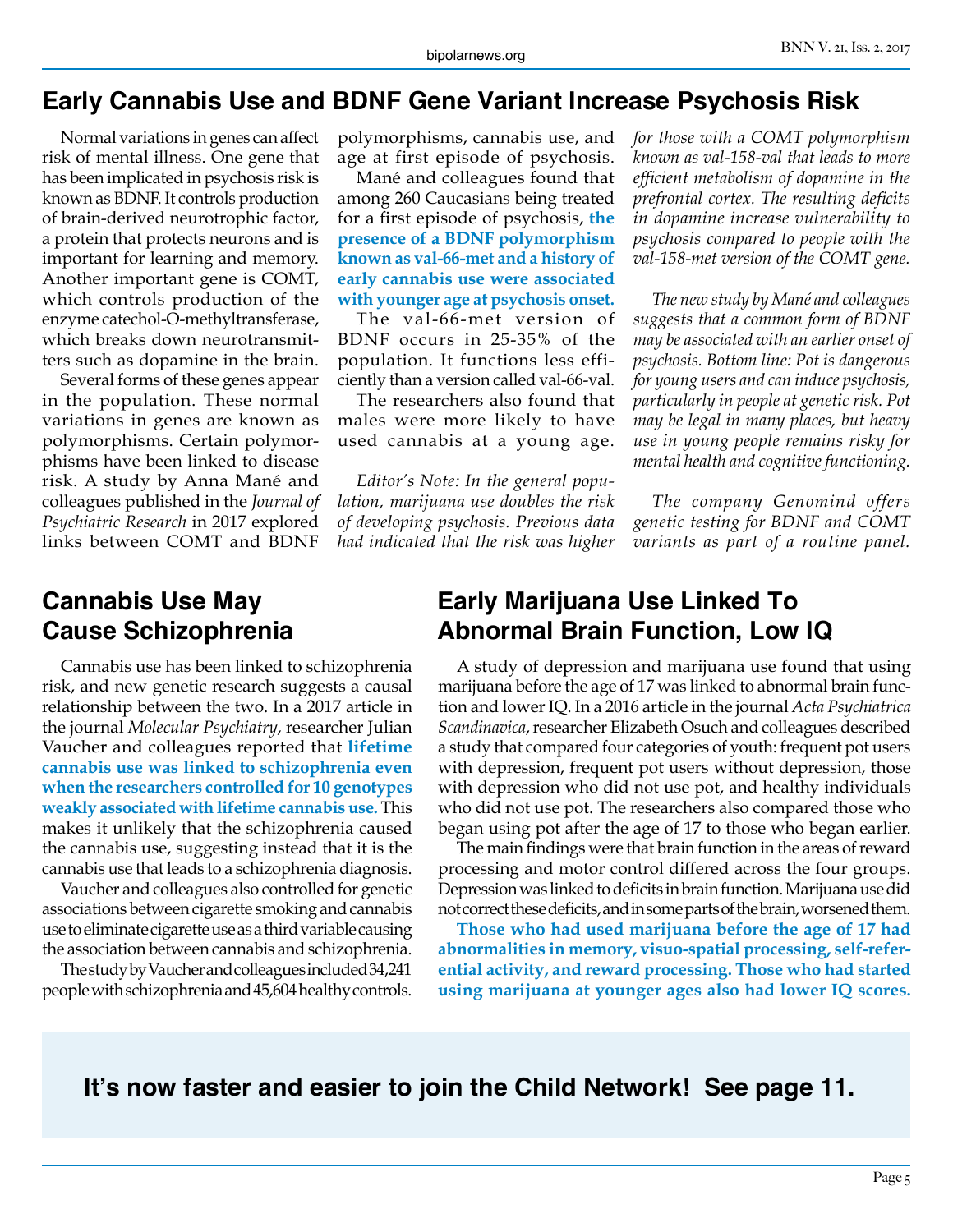#### **Decriminalization of Marijuana Linked to Lower Educational Attainment**

As more states pass laws allowing the use of medical marijuana, and some are decriminalizing recreational marijuana use, researchers are examining possible negative consequences of loosening these drug policies. Researcher Andrew Plunk and colleagues reported in a 2016 issue of the journal *Drug and Alcohol Dependence* that states where medical marijuana has been legalized have seen dropout rates increase among high school seniors. Educational attainment after high school has decreased as well.

Plunk stressed that while policies that allow medical marijuana and decriminalize recreational marijuana use may have benefits, it is also important to study any possible negative

consequences of these policies. He compared marijuana to alcohol and cigarettes, substances that are legal for adults to use but also negatively impact users' health. Plunk told Medscape Medical News that as marijuana gets approved for medical uses, kids may begin to see the drug as less risky.

Plunk and colleagues used datasets from the US Census and the American Community Survey from 1990 to 2012, which included a total of 5,483,715 people of high school age. Compared to young people in states with no legalized marijuana policies, those in states with medical marijuana had a 0.40 percentage point increase in the probability they would not receive a high school diploma or GED.

## **Risks of Synthetic Marijuana Use**

Several states have reported upticks in overdoses from synthetic marijuana over the past few years. Synthetic marijuana, sometimes called "spice" and sold under descriptors such as "botanical incense," consists of man-made chemicals that are sprayed on plant matter and smoked, or sold as liquids to be consumed via e-cigarettes. Monitoring the Future, an ongoing survey of teen drug use in the US, reported in 2016 that 3.5% of high school seniors had used synthetic marijuana in the past year. The risks of the drug are not yet well known, since the chemicals used may vary from batch to batch.

A case series published in the *Western Journal of Emergency Medicine* in 2016 described 11 cases of patients who received emergency room treatment for an overdose of the synthetic cannabinoid MAB-CHMINACA. According to the Drug Enforcement Agency, MAB-CHMINACA can cause severe toxicity, seizures, excited delirium, cardiotoxicity and death.

Kenneth D. Katz and colleagues reported that all 11 patients required sedation, while nine required intubation to provide respiratory support. Three of the 11 patients had seizures, and one suffered from hyperthermia (increased body temperature). One patient died as a result of decreased oxygen to the brain and rhabdomyolysis, a condition in which muscles break down and release toxins, shutting down the kidneys. Many of the 11 were children or adolescents.

**Katz and colleageus stress that synthetic cannabinoid use is a public health crisis, and that emergency rooms should be prepared to provide aggressive sedation and respiratory support to people overdosing on MAB-CHMINACA.**

*Editor's Note: 'Spice' is not only more potent than marijuana but also lacks cannabidiol, a cannabinoid thought to be responsible for some of the beneficial effects of marijuana.* 

**Living in a state with medical marijuana was also linked to a 1.84 percentage point increase in the probability of not enrolling in college**, and a 0.85 percentage point increase in the probability of not getting a college degree.

While medical marijuana is not prescribed to minors, Plunk and colleagues believe it is easier for adolescents in states where medical marijuana is available to access marijuana that has been prescribed to adults.

*Editor's Note: Heavy marijuana use comes with risks such as doubling of the likelihood of psychosis, hastening the onset of schizophrenia and bipolar disorder, increasing cognitive impairment, and changing brain structure.*

# **Chronic Fatigue Linked to Low Metabolism**

A 2016 article in the journal *PNAS* suggests that people with chronic fatigue syndrome, also known as myalgic encephalopathy, share a low metabolic profile.

In the study, researcher Robert K. Naviaux and colleagues measured 612 different metabolites in 63 metabolic pathways. They found abnormalities in 20 of these pathways in people with chronic fatigue. Eighty percent of the abnormal measurements were low.

**The low metabolic profile resembled a stage of development some worm larvae go through when environmental conditions are harsh. The phase, called dauer, can be brought on by harsh temperatures, low food supply, or pheromones that indicate high population density. It resembles hibernation in some ways, including changes to mitochondrial function.** Dauer allows larvae to live for 4 months rather than their normal lifespan of 3 weeks. They can resume normal development when conditions improve.

The authors suggest that chronic fatigue is a metabolic response to environmental stress, and hope to clarify the link between mitochondrial function and the illness.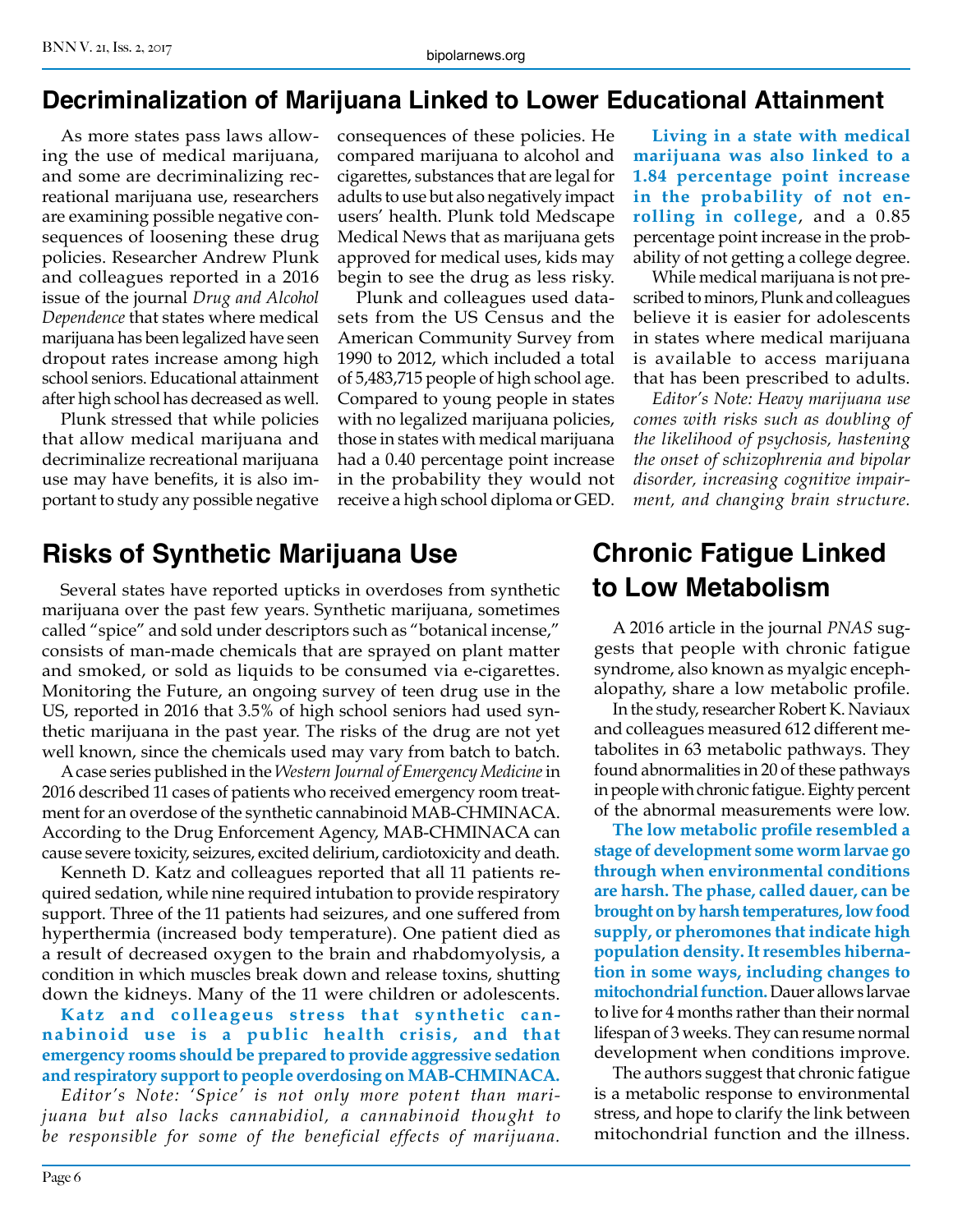## **Disrupting Memories of Cocaine Use Might Prevent Relapse**

Cocaine users who want to abstain from the drug may find that encountering people or places who remind them of past cocaine use can increase their cravings for the drug and lead to relapse. **Researchers are studying animals to see if disrupting the link between an environmental cue and the memory of cocaine's effects could reduce cravings for the drug.**

In a 2016 article in the journal *Neuropsychopharmacology*, researcher Melissa S. Monsey and colleagues reported that in rats, the amnesia-causing natural compound garcinol can weaken the cues that lead to a cocaine-seeking. Garcinol is derived from the rind of kokum (or Garcinia indica) fruit, which is native to the west coast of India.

Monsey and colleagues delivered the garcinol during a period when the rats' brains were reconsolidating memories that linked an environmental cue with the pleasurable effects of cocaine.

For 12 days, the rats in the study could press a lever and receive an intravenous infusion of cocaine that was paired with a light and a sound. Then the lever stopped working for 8 days. Next, the researchers observed how the rats behaved when the light and sound returned.

The light and sound were meant to remind the rats of the previous times they received cocaine, prompting their brains to reconsolidate the memory linking the light/sound with the pleasurable effects of cocaine.

Half of the rats were given an injection of garcinol during this memory reconsolidation period. **While all of the rats continued to seek out cocaine, in the garcinol-treated rats, the light/sound was no longer linked to cocaine.**  Their cocaine-seeking behavior from then on was unrelated to the light/sound, and the link between the light/ sound and cocaine could not be reinstated in these rats.

This research on rats may help clarify how cravings are produced in the brain, and how they might be prevented or treated.

*Editor's Note: In 2012, Yan-Xue Xue and colleagues reported in the journal* Science *that in humans, psychological techniques can be used to help a patient unlearn the association between an environmental cue and the effects of a drug, using the same theory of the memory reconsolidation period.* 

*When patients in recovery from heroin addiction were prompted to revisit memories of heroin use 10 minutes before extinction training (in which they looked at heroin or heroin paraphernalia without receiving the drug), they ended up with fewer cravings for heroin 1, 30, and 180 days later compared to patients who did extinction training without revisiting memories of past heroin use (and thus without opening the memory reconsolidation window, which researchers believe opens 5 minutes to an hour after someone engages in active recall).*

## **Weight Loss Drug Lorcaserin Cuts Opiate Use in Rats**

Lorcaserin is a drug approved for weight loss in very obese patients. It stimulates serotonin 5 HT-2c receptors thought to control appetite by inducing the secretion of the polypeptide pro-opiomelanocortin. In a 2017 article in the journal *ACS Chemical Neuroscience*, researcher Kathryn Cunningham and colleagues reported that the drug had reduced opiate use and craving in rats. Previous research by Cunningham showed that lorcaserin reduced cocaine seeking in rats.

Most treatments for opiate addiction work by occupying opiate receptors so that opiates are prevented from stimulating them, thus reducing the pleasurable effects of the opiates. It is not yet well understood how drugs like lorcaserin that target serotonin 5 HT-2c receptors affect the brain's reward system.

In the study, rats were trained to selfadminister oxycodone. They were also trained to associate certain lights and sounds with oxycodone availability. **Lorcaserin reduced the rats' drugseeking behavior and also weakened the link between the light and sound cues and the drug-seeking behavior.**

Future research may explore whether drugs like lorcaserin can reduce opiate use in people.

Currently, there are a few options to treat opiate addiction. N-acetylcysteine (NAC) is an over-the- counter (nonprescription) drug that has been shown to decrease opiate use in both animals and humans. NAC also decreases use or craving for many other drugs of abuse including cocaine, alcohol, nicotine, and marijuana. NAC reduces the excitatory glutamate signal in the reward area of the brain (the nucleus accumbens) by increasing the number of transporters carrying glutamate out of the synapse and into glial cells. It has an excellent side effects profile and can readily be used in opiate-addicted patients.

Opiate replacement therapy with methadone or the partial opiate agonist buprenorphine is one treatment option for opiate addiction. Buprenorphine is also combined with the opiate antagonist naloxone in a drug called Suboxone, which can reduce opiate use. Naloxone is a pure opiate antagonist that can rapidly reverse the respiratory-suppressing effects of an overdose of opiates.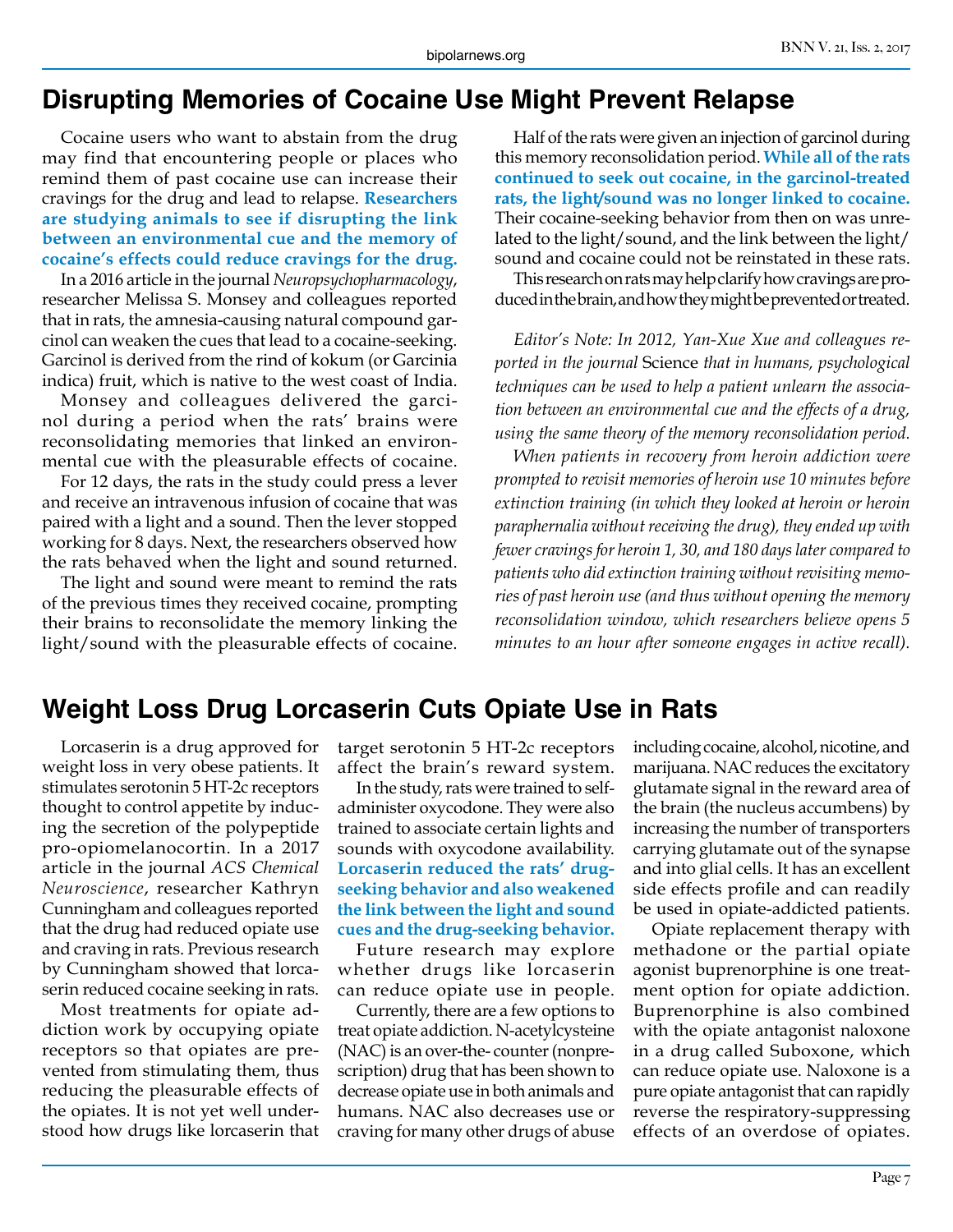### **Antidepressant Use in Pregnancy Does Not Increase Autism Risk**

Two large observational studies published in the journal *JAMA* in 2017 find no link between antidepressant use during pregnancy and risk of an autism spectrum disorder. Previous studies had suggested a link between the two, but may not have sufficiently accounted for confounding factors. In both new studies, autism rates did not differ between siblings exposed to antidepressants in utero and those who were not exposed.

One of the studies, by researcher Ayesha C. Sujan and colleagues, analyzed **exposure to antidepressants in the first trimester and neurodevelopmental outcomes in almost 1.6 million** 

**Swedish children. Antidepressant use did slightly increase the chance of a preterm birth, but was not linked to autism spectrum disorder**, attention-deficit hyperactivity disorder (ADHD), or small size of the fetus.

The researchers suggested that doctors and patients work together to decide how depression should be treated during pregnancy, based on severity of the depression, treatment history, and access to services.

The other study, by researcher Hilary K. Brown and colleagues, analyzed 36,000 births in Ontario, Canada and found no increased risk of autism spectrum disorder based on antidepressant

exposure in utero. The study controlled for 500 characteristics such as mother's education, age, and health history.

The journal *JAMA Pediatrics* also published a meta-analysis and review of 10 studies on the subject, finding that a woman's history of psychiatric disorders weakened any link between antidepressant use during pregnancy and risk of autism spectrum disorder in her children. This implies that the underlying illness, not its treatment, may be responsible if there is any link between depression and autism. The metaanalysis was carried out by researcher Antonia Mezzacappa and colleagues.

#### **Birth Defects from Valproate Lower in Bipolar Disorder than in Epilepsy**

The anticonvulsant valproate increases the risk of serious birth defects in fetuses exposed to it. However, a 2017 report by ANSM, France's agency for health and product safety, and its national insurance fund for employed workers shows that these risks are lower for women taking valproate for bipolar disorder than for women taking valproate for epilepsy.

**In France, the risk of a major fetal malformation was 10.2 per 1000 women in the general population, about twice that (22.2 per 1000) in women taking valproate for bipolar disorder, and about 4 times higher (46.5 per 1000) in women taking valproate for epilepsy.** The authors suggest that treatment for bipolar disorder may be more likely to be interrupted during pregnancy, and this could explain the different levels of risk by diagnosis.

Among the risks of defects in the fetuses of women being treated with valproate for epilepsy, the risk of a ventricular septal defect (a hole in the

wall separating the lower heart chambers) was 11.2% compared to 2.7% in fetuses not exposed to valproate, while risk of an atrial septal defect (a hole in the wall separating the upper heart chambers) was 19.1% in the fetuses of those prescribed valproate for epilepsy compared to 1.9% in unexposed fetuses. Risk of hypospadias (placement of the urethra opening on the underside of the penis rather than its end) was 22.7% compared to 4.8% in the general population.

Risks of a major malformation were dose dependent in those with epilepsy (but interestingly, not in those with bipolar disorder), meaning the more valproate patients with epilepsy took, the higher their risk of a fetus with birth defects.

The only birth defects that were more common in the fetuses of women taking valproate for bipolar disorder than in fetuses not exposed to valproate were hypospadias (17.5% risk compared to 4.8% in the general population) and craniostenosis, a deformity of the skull (4.2% risk compared to 0.4% in the general population).

The relative safety of valproate in women being treated for bipolar disorder compared to those being treated for epilepsy is good news for some. However, fetal exposure to valproate has also been linked to deficits in cognitive development.

The risk of spina bifida, which causes lifetime paralysis, in a fetus may no longer be such a catastrophic issue for women taking valproate for bipolar disorder (where the risk did not exceed that of the general population), as was once assumed based on data from women with epilepsy (where the risk is usually 2-4%, but was 8% in this French study). This may be of some comfort to women with bipolar disorder who require valproate treatment to remain stable and wish to become pregnant or in those who experience an unplanned pregnancy.

**See page 11 for information about a study of children at risk for bipolar disorder.**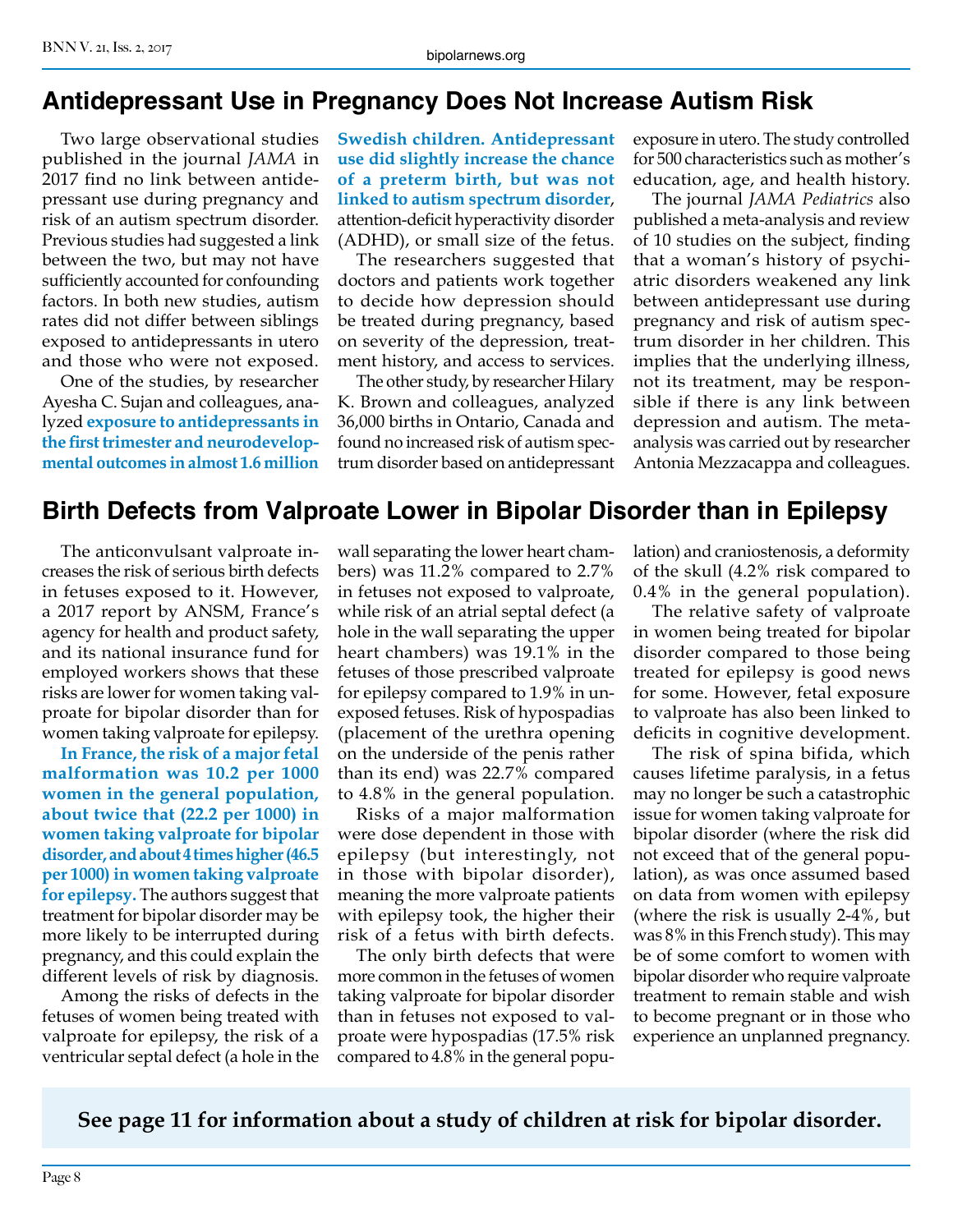# **Safety of Atypical Antipsychotics in Pregnancy**

A 2017 article in the *Journal of Clinical Psychiatry* systematically reviewed data on the risks related to schizophrenia, bipolar disorder, and treatment with atypical antipsychotic medication during pregnancy. The article by researcher Sarah Tosato and colleagues suggests that **a mother's illness may be more harmful to a fetus than treatment for that illness is.**

The review analyzed 49 articles about illness-related and atypical antipsychotic–related risks in bipolar disorder and schizophrenia. Tosato and colleagues found that abrupt discontinuation of treatment led to a high risk of relapse in pregnant women with bipolar disorder or schizophrenia.

Schizophrenia was linked to a slight increase in obstetric complications for mothers, while both bipolar disorder and schizophrenia were linked to a slight increase in complications for newborns. Mothers ill with schizophrenia had the highest risk for serious complications, including stillbirth, neonatal or infant death, and intellectual disability in the child.

The researchers reported that **untreated bipolar disorder and schizophrenia are risk factors for birth defects, but use of atypical antipsychotics is not.** Children's neurodevelopment also does not seem to be affected by mothers' use of atypical antipsychotics during pregnancy.

The authors suggest that, given parents agree and understand any risks involved, the least harmful choice of action is to maintain treatment of women with bipolar disorder and schizophrenia during pregnancy at the safest minimum dosage to keep their illness at bay.

# **Use of Hormonal Contraceptives May Increase Depression Risk in Young Women**

Women, particularly adolescent women, are at increased risk of developing depression if they use hormonal contraceptives, according to a 2016 study in the journal *JAMA Psychiatry*. The study by Charlotte Wessel Skovlund and colleagues used data from a Danish registry of more than one million women between the ages of 15 and 34 who had no history of depression or other psychiatric disorders. During follow-up (which lasted an average of 6.4 years), **55% of the women were using or had recently used hormonal contraceptives. These women were more likely to be prescribed an antidepressant for the first time, and more likely to be diagnosed with depression compared to women who did not use hormonal contraceptives.**

The increased risk of being prescribed an antidepressant varied by contraceptive type. The norgestrolmin patch increased risk by 2.0 times, and the etonogestrel vaginal ring did so by 1.6 times. The levonorgestrel intrauterine device (IUD) made an antidepressant prescription 1.4 times more likely. Progestin-only pills increased risk by 1.34 times and combined oral contraceptive pills increased it by 1.23 times compared to women who did not use oral contraceptives.

The relative risk peaked at around six months after starting hormonal contraceptives.

Patients aged 15–19 were particularly vulnerable to depression. The likelihood of receiving an antidepressant prescription was 1.8 times higher in teens taking combined pills, 2.2 times higher in those taking progestin-only pills, and 3 times higher in teens using hormonal methods of birth control that are not delivered orally compared to those who did not use hormonal contraceptives at all.

# **Women with History of Depression 20 Times More Likely To Have Postpartum Depression**

A study of almost all women who gave birth in Sweden between 1997 and 2008 reports that **women with a history of depression are 21.03 times more likely to suffer from postpartum depression than those without such a history.** The 2017 article by Michael E. Silverman and colleagues in the journal *Depression and Anxiety*  reports that advanced age and gestational diabetes also increased the likelihood of postpartum depression.

Whether a woman had gone through a depression in the past also affected her other risk factors for postpartum depression. Among women who had been depressed before, having diabetes before pregnancy and having

a "mild" pre-term delivery were risk factors for postpartum depression. In contrast, among women with no history of depression, young age, having an instrument-assisted or caesarean delivery, and "moderate" pre-term delivery were risk factors for postpartum depression.

Rates of postpartum depression decreased one month after delivery.

*Editor's Note: About one in five women in the general population experience postpartum depression. All new mothers should be screened for postpartum depression, but especially those with a history of depression. Instituting supportive measures may help prevent an episode.*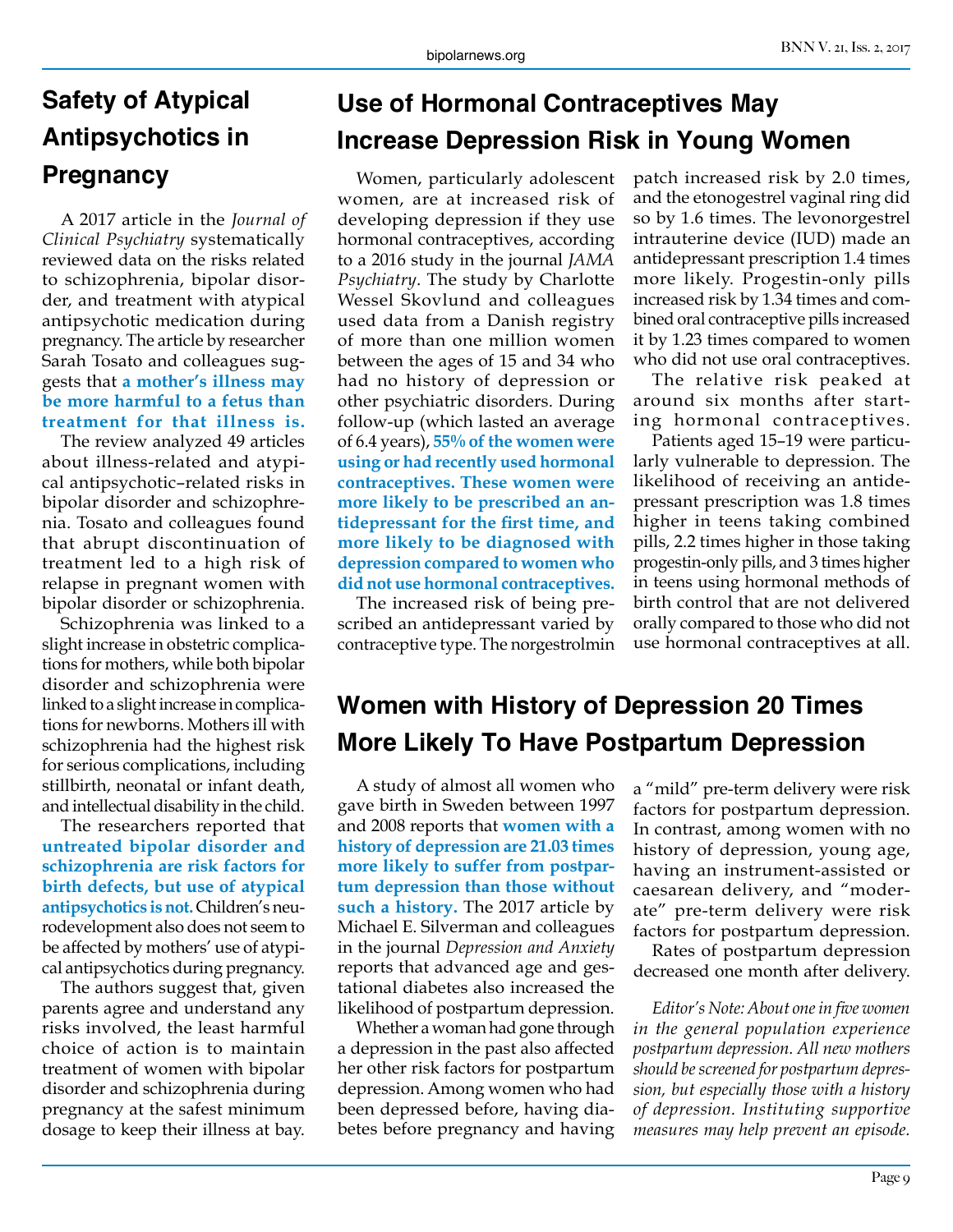# **Hormone Replacement With Estrogen/Progestogen Combo Increases Breast Cancer Risk More Than Once Thought**

A 2016 article in the B*ritish Journal of Cancer* suggests that previous studies underestimated breast cancer risk in women who received hormone replacement therapy with the combination of estrogen and progestogen. The article by researcher Michael E. Jones and colleagues reported that **combined hormone replacement therapy could increase the risk of breast cancer by more than three times, depending on how long a woman is exposed to the therapy. The longer the duration of use, the greater the risk of breast cancer.** In the study, women who used other types of hormone replacement therapy, such as estrogen only or tibolone, did not have drastically higher rates of breast cancer than had been reported before.

Jones and colleagues suggest that previous studies did not use long enough follow-up periods to track whether women developed breast cancer while using hormone replacement. Their own study is based on a United Kingdom dataset known as the Breakthrough Generations Study. Study participants completed questionnaires at 2.5 years after recruitment, again at around 6 years, and again around 9.5 years. At the time of recruitment, women using combination hormone replacement therapy had been doing so for a median of 5.5 years.

Women who used combination hormone replacement therapy for 5.4 years were 2.74 times likelier to have breast cancer than those who didn't receive hormone replacement. Using the combined therapy for more than 15 years increased risk 3.27 times compared to non-users.

The study also reported that as body mass index increased, breast cancer risk increased, regardless of hormone use.

While the study by Jones and colleagues was large (39,183 participants), the number of women who took combined hormone replacement and developed breast cancer was still fairly small (52). Seven of the 52 had taken the combined pill for more than 15 years. One limitation of this study is that these seven women may have skewed the risk assessments somewhat.

Experts suggest that women balance the possible risks and benefits of hormone replacement therapy. The therapy can be helpful in reducing symptoms of menopause, particularly hot flashes.

Using the lowest effective dose for the shortest time possible may be the best option. The increased risk of breast cancer drops after a woman stops using hormone replacement.

# **Alterations in Amino Acids in Blood That Affect Metabolism May Help Explain Chronic Fatigue**

Chronic fatigue syndrome, more recently known as myalgic encephalopathy, is a debilitating and somewhat mysterious illness. However, a 2016 article in the *Journal of Clinical Investigation Insight* suggests that low blood levels of amino acids related to oxidative metabolism, the process by which oxygen is used to make energy from sugars, may play a role in the illness. High levels of amino acids related to the breakdown of proteins were also seen.

The study by Øystein Fluge and colleagues compared blood concentrations of 20 amino acids in 200 patients with chronic fatigue and 102 healthy participants. **There were shortages in 6 amino acids that fuel oxidative** 

**metabolism in those with chronic fatigue, particularly women. Men with chronic fatigue had high levels of a different amino acid related to protein catabolism, the breaking down of complex molecules, a process that releases energy.**

The differences between men and women with the illness might be because men use muscle tissue as a source for amino acids, while women, who have less muscle mass, use amino acids from blood as fuel.=

The changes in both sexes suggest a functional impairment in pyruvate dehydrogenase (PDH), an enzyme that is important for the conversion of carbohydrates into energy. If PDH fails to work and cells turn elsewhere to create

energy, muscles may suddenly weaken and lactate may build up, which patients experience as a burning in their muscles after the slightest exertion.

Fluge and colleagues are cancer researchers. They stumbled into chronic fatigue research when they noticed that people with chronic fatigue who were treated for cancer with the drug rituximab saw reductions in their fatigue. Rituximab, which is also used to treat some autoimmune diseases, is a monoclonal antibody directed at B cells. When it binds, it induces cell death. The researchers hope to clarify the link between the immune system and the problems with energy metabolism they have identified in people with chronic fatigue.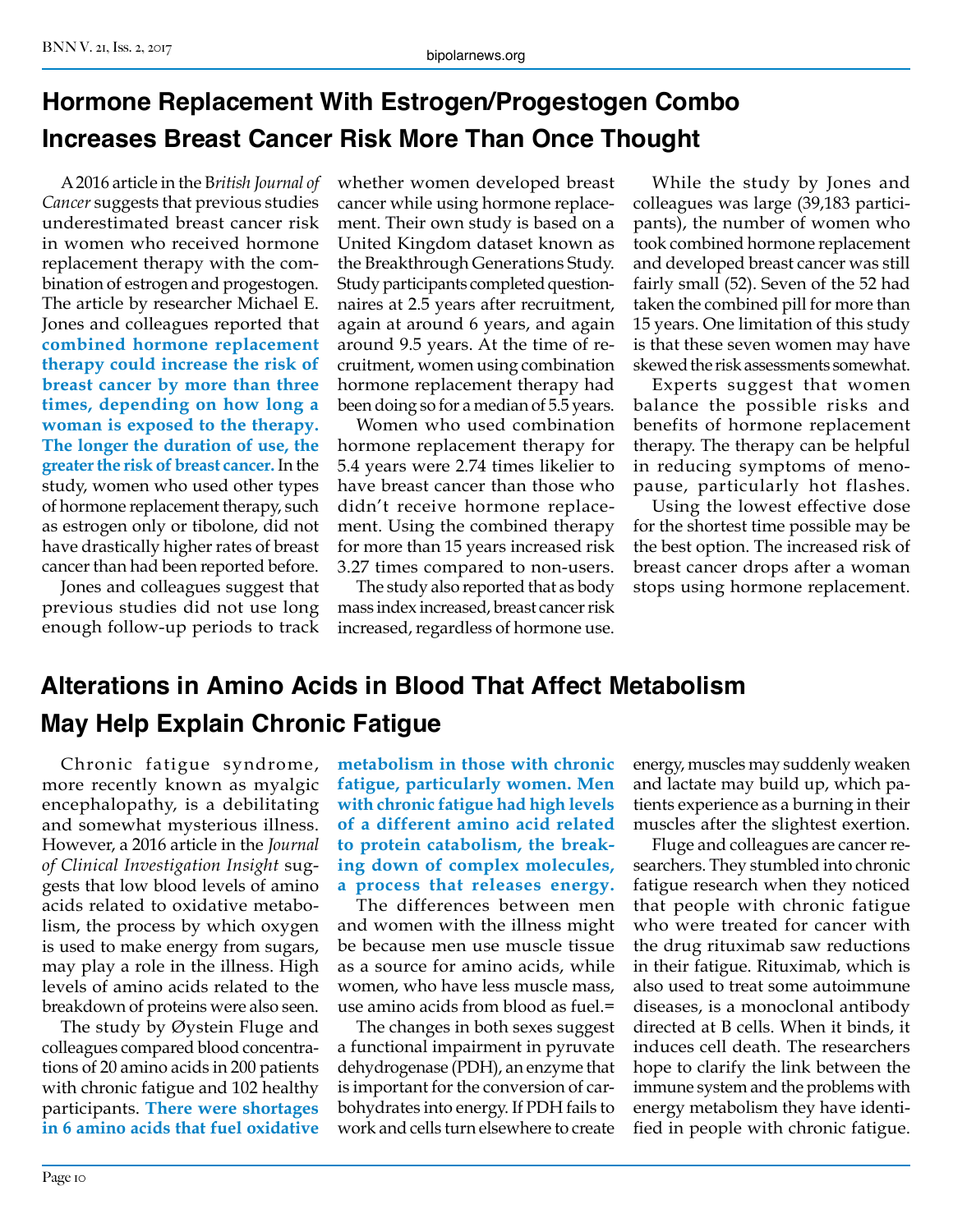#### **Is Your Child at Risk for a Mood Disorder? Join the Child Network**

74% of children who have a parent with bipolar disorder (Axelson et al. 2015) and 80% of those who have a parent with unipolar depression (Weissman et al. 2006) will develop a major psychiatric illness upon long-term follow up. These illnesses, including depression, anxiety, oppositional behavior, substance abuse, often go unrecognized for long periods of time.

#### **Joining the Child Network could help families and doctors identify these illnesses earlier.**

**The Child Network is specifically for parents of children ages 2 to 12 who are at high risk for a mood disorder or have symptoms of a mood disorder. Parents assess their child weekly using a secure website.** There is also a short demographic questionnaire and a more detailed symptom checklist to be filled out once a year. The network will collect information about which treatments children are already taking, how effective they are, and for which children.

We believe that this network will be helpful to its participants. Parents will be able to print out the ongoing weekly ratings in a graphic form so that the child's symptoms and responses to any treatments they receive over time can easily be visualized (as illustrated below).



#### **Weekly Mood and Medication Chart**

**0 - Severity None:** None

**1 - Severity Mild/Infrequent**: Minimal impact on usual roles

**2 - Moderate Symptoms/Often:** Definitely some dysfunction in usual roles

**3 - Severe Symptoms/Much of the Time:** Major dysfunctions in usual roles

We hope that this brief description of the Child Network study helps to orient you to its purpose. Please urge parents to use this new tool. Visit **bipolarnews.org** and click on the tab for the Child Network or go directly to http://bipolarnews.org/?page\_id=2630 to learn more about the Child Network and to access the informed consent documents.

Thank you for your time and interest in the Child Network.

Robert M. Post, MD and Michael Rowe, PhD Bipolar Collaborative Network, and Robert L. Findling, MD, MBA, Principal Investigator This research study is IRB approved by the Johns Hopkins University School of Medicine Research Study, Principal Investigator: Robert L. Findling, MD, MBA , IRB Study #00026940